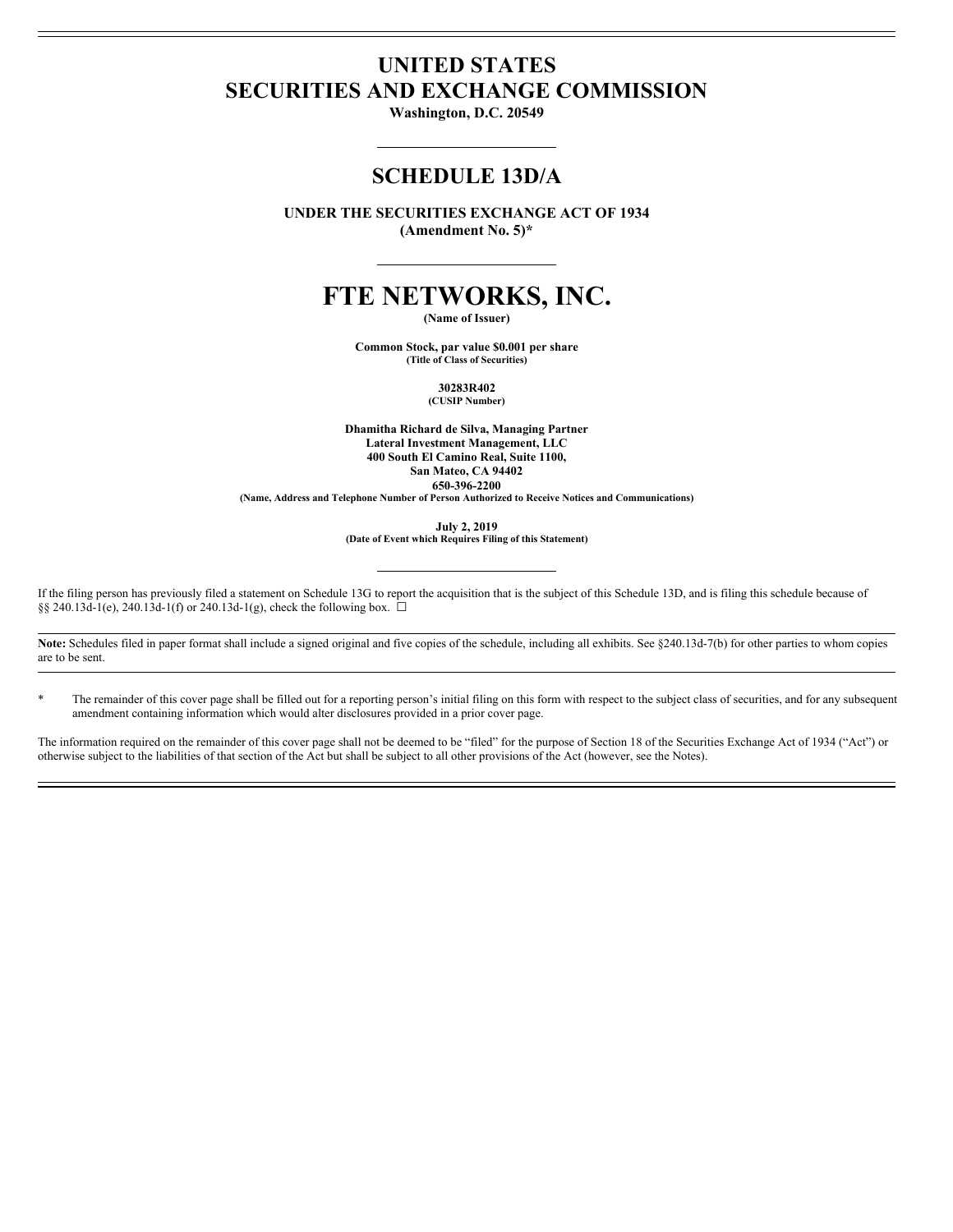CUSIP No. 30283R402 13D Page 2 of 12 Pages

| $\mathbf{1}$   | NAME OF REPORTING PERSONS.<br>I.R.S. IDENTIFICATION NOS. OF ABOVE PERSONS (ENTITIES ONLY). |                                                                                           |  |  |
|----------------|--------------------------------------------------------------------------------------------|-------------------------------------------------------------------------------------------|--|--|
|                |                                                                                            | Lateral Investment Management, LLC                                                        |  |  |
| $\mathfrak{D}$ | (a) $\Box$                                                                                 | CHECK THE APPROPRIATE BOX IF A MEMBER OF A GROUP (SEE INSTRUCTIONS)<br>$(b) \boxtimes$    |  |  |
| 3              | <b>SEC USE ONLY</b>                                                                        |                                                                                           |  |  |
| $\overline{4}$ |                                                                                            | SOURCE OF FUNDS (SEE INSTRUCTIONS)                                                        |  |  |
|                |                                                                                            | OO (Shares were issued pursuant to the Credit Agreement, as further described in Item 3.) |  |  |
| 5              |                                                                                            | CHECK IF DISCLOSURE OF LEGAL PROCEEDINGS IS REQUIRED PURSUANT TO ITEMS 2(d) OR 2(e)       |  |  |
|                | $\Box$                                                                                     |                                                                                           |  |  |
| 6              |                                                                                            | CITIZENSHIP OR PLACE OF ORGANIZATION                                                      |  |  |
|                | Delaware                                                                                   |                                                                                           |  |  |
|                |                                                                                            | <b>SOLE VOTING POWER</b><br>$\tau$                                                        |  |  |
|                |                                                                                            |                                                                                           |  |  |
|                | <b>NUMBER OF</b><br><b>SHARES</b><br><b>BENEFICIALLY</b>                                   | $\theta$<br><b>SHARED VOTING POWER</b><br>8                                               |  |  |
|                |                                                                                            |                                                                                           |  |  |
|                | <b>OWNED BY</b>                                                                            | 7,121,042*                                                                                |  |  |
|                | <b>EACH</b>                                                                                | <b>SOLE DISPOSITIVE POWER</b><br>$\mathbf Q$                                              |  |  |
|                | <b>REPORTING</b><br><b>PERSON</b>                                                          |                                                                                           |  |  |
|                | <b>WITH</b>                                                                                | $\mathbf{0}$<br><b>SHARED DISPOSITIVE POWER</b><br>10                                     |  |  |
|                |                                                                                            |                                                                                           |  |  |
|                |                                                                                            | 7,121,042*                                                                                |  |  |
| 11             |                                                                                            | AGGREGATE AMOUNT BENEFICIALLY OWNED BY EACH REPORTING PERSON                              |  |  |
|                | 7,121,042*                                                                                 |                                                                                           |  |  |
| 12             |                                                                                            | CHECK IF THE AGGREGATE AMOUNT IN ROW (11) EXCLUDES CERTAIN SHARES (SEE INSTRUCTIONS)      |  |  |
|                | $\Box$                                                                                     |                                                                                           |  |  |
| 13             | PERCENT OF CLASS REPRESENTED BY AMOUNT IN ROW (11)                                         |                                                                                           |  |  |
|                | 29.2%**                                                                                    |                                                                                           |  |  |
| 14             |                                                                                            | TYPE OF REPORTING PERSON (SEE INSTRUCTIONS)                                               |  |  |
|                |                                                                                            |                                                                                           |  |  |
|                | IA                                                                                         |                                                                                           |  |  |

\* Each share of Common Stock is presented on this amended Form 13D after giving effect to the 25-for-1 reverse stock split (the "**Reverse Stock Split**") of the Issuer that became effective on November 6, 2017, as disclosed in the Issuer's Form 8-K filed on the same date.

\*\* Based on an aggregate total of 24,390,743 shares of Common Stock outstanding, comprised of 20,455,262 shares of Common Stock issued and outstanding as of July 2, 2019, as confirmed by the Issuer on July 9, 2019, plus 3,935,481 shares of Common Stock underlying warrants held by the Reporting Persons (all on a post-Reverse Stock Split basis).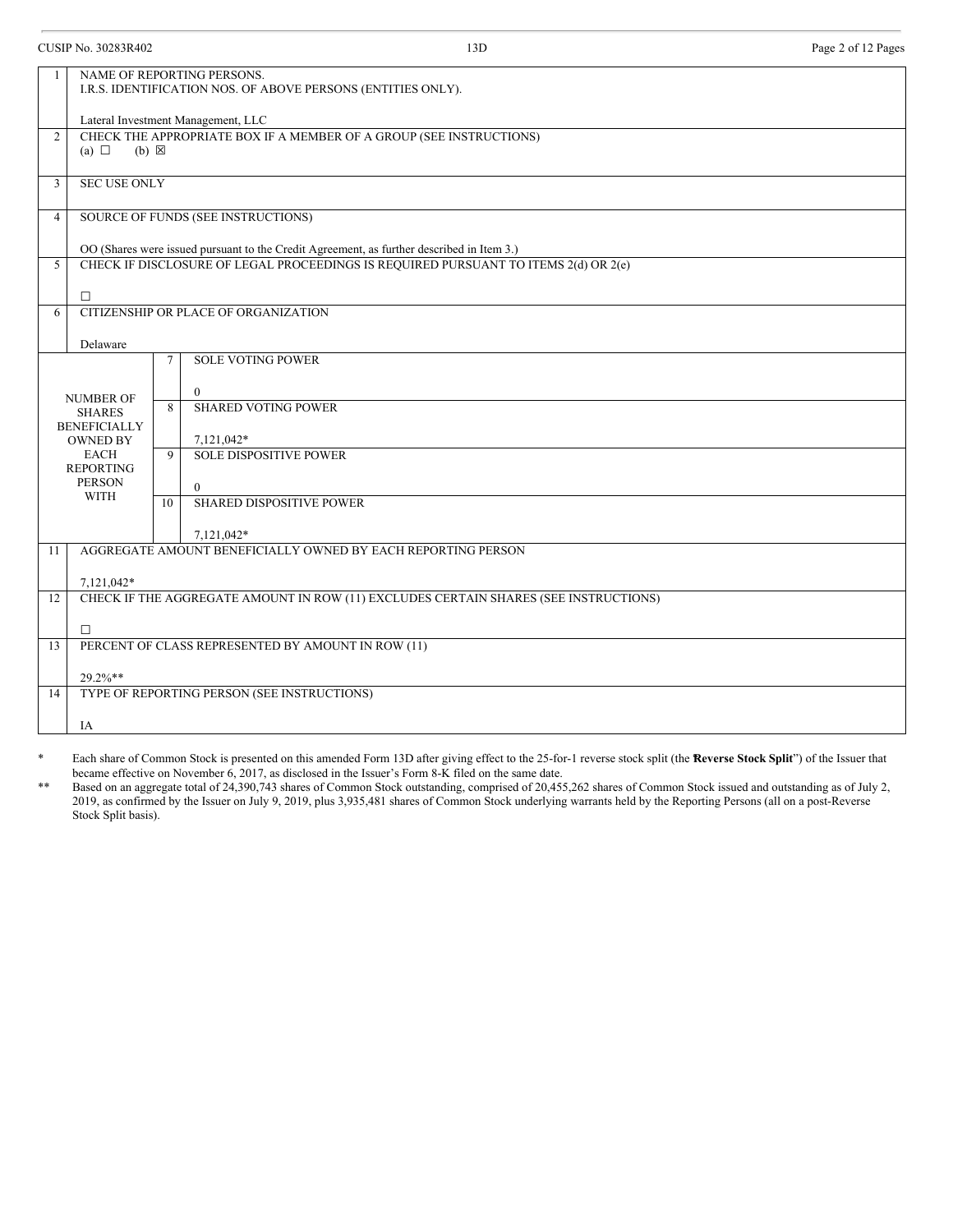| <b>CUSIP No. 30283R402</b> |                                                                                            |        | 13D                                                                                       | Page 3 of 12 Pages |  |
|----------------------------|--------------------------------------------------------------------------------------------|--------|-------------------------------------------------------------------------------------------|--------------------|--|
|                            | NAME OF REPORTING PERSONS.<br>I.R.S. IDENTIFICATION NOS. OF ABOVE PERSONS (ENTITIES ONLY). |        |                                                                                           |                    |  |
|                            | Lateral FTE Feeder LLC                                                                     |        |                                                                                           |                    |  |
| $\overline{2}$             | (a) $\Box$<br>$(b) \boxtimes$                                                              |        | CHECK THE APPROPRIATE BOX IF A MEMBER OF A GROUP (SEE INSTRUCTIONS)                       |                    |  |
| 3                          | <b>SEC USE ONLY</b>                                                                        |        |                                                                                           |                    |  |
| $\overline{4}$             |                                                                                            |        | SOURCE OF FUNDS (SEE INSTRUCTIONS)                                                        |                    |  |
|                            |                                                                                            |        | OO (Shares were issued pursuant to the Credit Agreement, as further described in Item 3.) |                    |  |
| 5                          |                                                                                            |        | CHECK IF DISCLOSURE OF LEGAL PROCEEDINGS IS REQUIRED PURSUANT TO ITEMS 2(d) OR 2(e)       |                    |  |
|                            | $\Box$                                                                                     |        |                                                                                           |                    |  |
| 6                          |                                                                                            |        | CITIZENSHIP OR PLACE OF ORGANIZATION                                                      |                    |  |
|                            | Delaware                                                                                   |        |                                                                                           |                    |  |
|                            |                                                                                            | $\tau$ | <b>SOLE VOTING POWER</b>                                                                  |                    |  |
|                            |                                                                                            |        | $\boldsymbol{0}$                                                                          |                    |  |
|                            | <b>NUMBER OF</b><br><b>SHARES</b>                                                          | 8      | <b>SHARED VOTING POWER</b>                                                                |                    |  |
|                            | <b>BENEFICIALLY</b><br><b>OWNED BY</b>                                                     |        | 350,539*                                                                                  |                    |  |
|                            | <b>EACH</b>                                                                                | 9      | <b>SOLE DISPOSITIVE POWER</b>                                                             |                    |  |
|                            | <b>REPORTING</b><br><b>PERSON</b>                                                          |        | $\mathbf{0}$                                                                              |                    |  |
|                            | WITH                                                                                       | 10     | SHARED DISPOSITIVE POWER                                                                  |                    |  |
|                            |                                                                                            |        | 350,539*                                                                                  |                    |  |
| 11                         |                                                                                            |        | AGGREGATE AMOUNT BENEFICIALLY OWNED BY EACH REPORTING PERSON                              |                    |  |
|                            | 350,539*                                                                                   |        |                                                                                           |                    |  |
| 12                         |                                                                                            |        | CHECK IF THE AGGREGATE AMOUNT IN ROW (11) EXCLUDES CERTAIN SHARES (SEE INSTRUCTIONS)      |                    |  |
|                            | $\Box$                                                                                     |        |                                                                                           |                    |  |
| 13                         |                                                                                            |        | PERCENT OF CLASS REPRESENTED BY AMOUNT IN ROW (11)                                        |                    |  |
|                            | $1.4\%**$                                                                                  |        |                                                                                           |                    |  |
| 14                         |                                                                                            |        | TYPE OF REPORTING PERSON (SEE INSTRUCTIONS)                                               |                    |  |
| $_{\rm OO}$                |                                                                                            |        |                                                                                           |                    |  |
|                            |                                                                                            |        |                                                                                           |                    |  |

\* See prior note above.<br>\*\* See prior note above.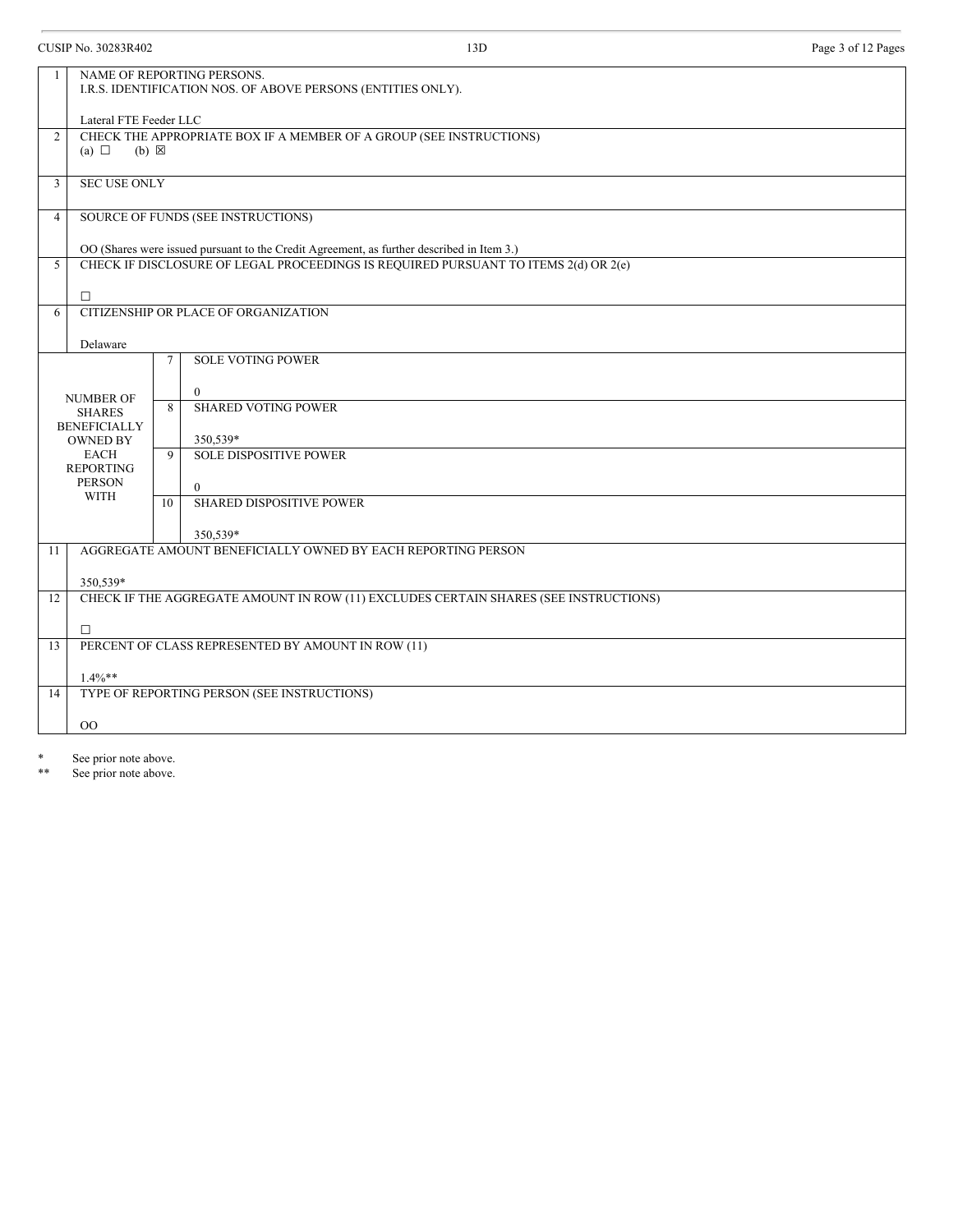CUSIP No. 30283R402 13D Page 4 of 12 Pages 1 NAME OF REPORTING PERSONS. I.R.S. IDENTIFICATION NOS. OF ABOVE PERSONS (ENTITIES ONLY). Lateral U.S. Credit Opportunities Fund, L.P. 2 CHECK THE APPROPRIATE BOX IF A MEMBER OF A GROUP (SEE INSTRUCTIONS)  $(a) \Box$  (b)  $\boxtimes$ 3 SEC USE ONLY 4 SOURCE OF FUNDS (SEE INSTRUCTIONS) OO (Shares were issued pursuant to the Credit Agreement, as further described in Item 3.) 5 CHECK IF DISCLOSURE OF LEGAL PROCEEDINGS IS REQUIRED PURSUANT TO ITEMS 2(d) OR 2(e)  $\Box$ 6 CITIZENSHIP OR PLACE OF ORGANIZATION Delaware NUMBER OF SHARES BENEFICIALLY OWNED BY EACH REPORTING PERSON WITH 7 SOLE VOTING POWER 0 8 SHARED VOTING POWER 3,908,440\* 9 SOLE DISPOSITIVE POWER 0 10 SHARED DISPOSITIVE POWER 3,908,440\* 11 AGGREGATE AMOUNT BENEFICIALLY OWNED BY EACH REPORTING PERSON 3,908,440\* 12 CHECK IF THE AGGREGATE AMOUNT IN ROW (11) EXCLUDES CERTAIN SHARES (SEE INSTRUCTIONS) ☐ 13 PERCENT OF CLASS REPRESENTED BY AMOUNT IN ROW (11) 16.0%\*\* 14 TYPE OF REPORTING PERSON (SEE INSTRUCTIONS) PN

\* See prior note above.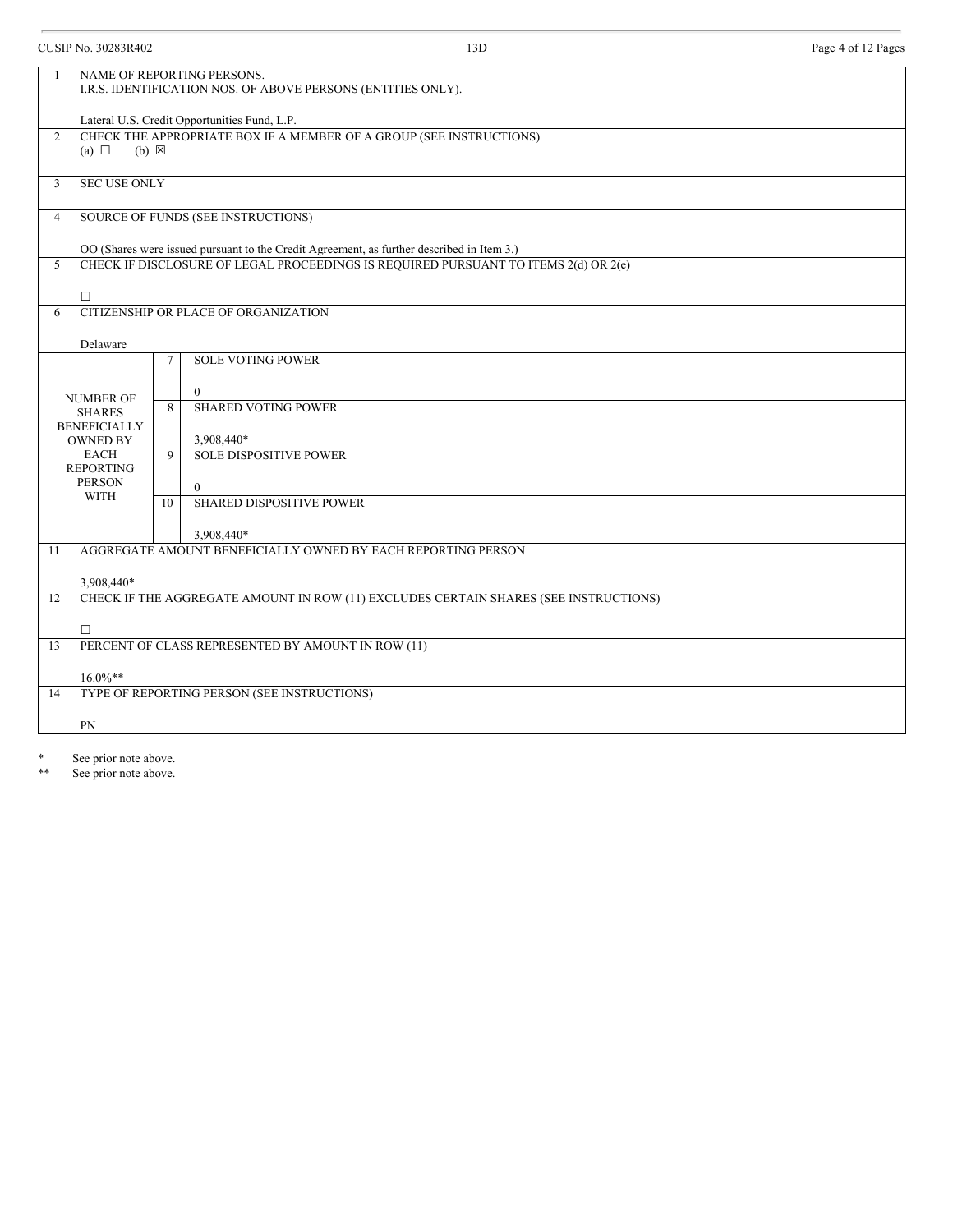| $\mathbf{1}$   | NAME OF REPORTING PERSONS.<br>I.R.S. IDENTIFICATION NOS. OF ABOVE PERSONS (ENTITIES ONLY). |             |                                                                                     |  |
|----------------|--------------------------------------------------------------------------------------------|-------------|-------------------------------------------------------------------------------------|--|
|                |                                                                                            |             |                                                                                     |  |
|                | Niagara Nominee, LP                                                                        |             |                                                                                     |  |
| $\overline{2}$ |                                                                                            |             | CHECK THE APPROPRIATE BOX IF A MEMBER OF A GROUP (SEE INSTRUCTIONS)                 |  |
|                | (a) $\Box$<br>$(b) \boxtimes$                                                              |             |                                                                                     |  |
| 3              | <b>SEC USE ONLY</b>                                                                        |             |                                                                                     |  |
|                |                                                                                            |             |                                                                                     |  |
| $\overline{4}$ |                                                                                            |             | SOURCE OF FUNDS (SEE INSTRUCTIONS)                                                  |  |
|                |                                                                                            |             |                                                                                     |  |
| 5              | <b>WC</b>                                                                                  |             | CHECK IF DISCLOSURE OF LEGAL PROCEEDINGS IS REQUIRED PURSUANT TO ITEMS 2(d) OR 2(e) |  |
|                |                                                                                            |             |                                                                                     |  |
|                | $\Box$                                                                                     |             |                                                                                     |  |
| 6              |                                                                                            |             | CITIZENSHIP OR PLACE OF ORGANIZATION                                                |  |
|                | Delaware                                                                                   |             |                                                                                     |  |
|                |                                                                                            | 7           | <b>SOLE VOTING POWER</b>                                                            |  |
|                |                                                                                            |             |                                                                                     |  |
|                | <b>NUMBER OF</b>                                                                           |             | $\mathbf{0}$                                                                        |  |
|                | <b>SHARES</b>                                                                              | 8           | <b>SHARED VOTING POWER</b>                                                          |  |
|                | <b>BENEFICIALLY</b><br><b>OWNED BY</b>                                                     |             | 2,166,085*                                                                          |  |
| <b>EACH</b>    |                                                                                            | $\mathbf Q$ | <b>SOLE DISPOSITIVE POWER</b>                                                       |  |
|                | <b>REPORTING</b>                                                                           |             |                                                                                     |  |
|                | <b>PERSON</b><br><b>WITH</b>                                                               |             | $\theta$                                                                            |  |
|                |                                                                                            | 10          | <b>SHARED DISPOSITIVE POWER</b>                                                     |  |
|                |                                                                                            |             | 2.166.085*                                                                          |  |
| 11             |                                                                                            |             | AGGREGATE AMOUNT BENEFICIALLY OWNED BY EACH REPORTING PERSON                        |  |
|                |                                                                                            |             |                                                                                     |  |
| 12             | 2,166,085*                                                                                 |             |                                                                                     |  |
|                | CHECK IF THE AGGREGATE AMOUNT IN ROW (11) EXCLUDES CERTAIN SHARES (SEE INSTRUCTIONS)       |             |                                                                                     |  |
|                | $\Box$                                                                                     |             |                                                                                     |  |
| 13             |                                                                                            |             | PERCENT OF CLASS REPRESENTED BY AMOUNT IN ROW (11)                                  |  |
|                |                                                                                            |             |                                                                                     |  |
| 14             | 8.9%*                                                                                      |             | TYPE OF REPORTING PERSON (SEE INSTRUCTIONS)                                         |  |
|                |                                                                                            |             |                                                                                     |  |
|                | PN                                                                                         |             |                                                                                     |  |
|                |                                                                                            |             |                                                                                     |  |

\* See prior note above.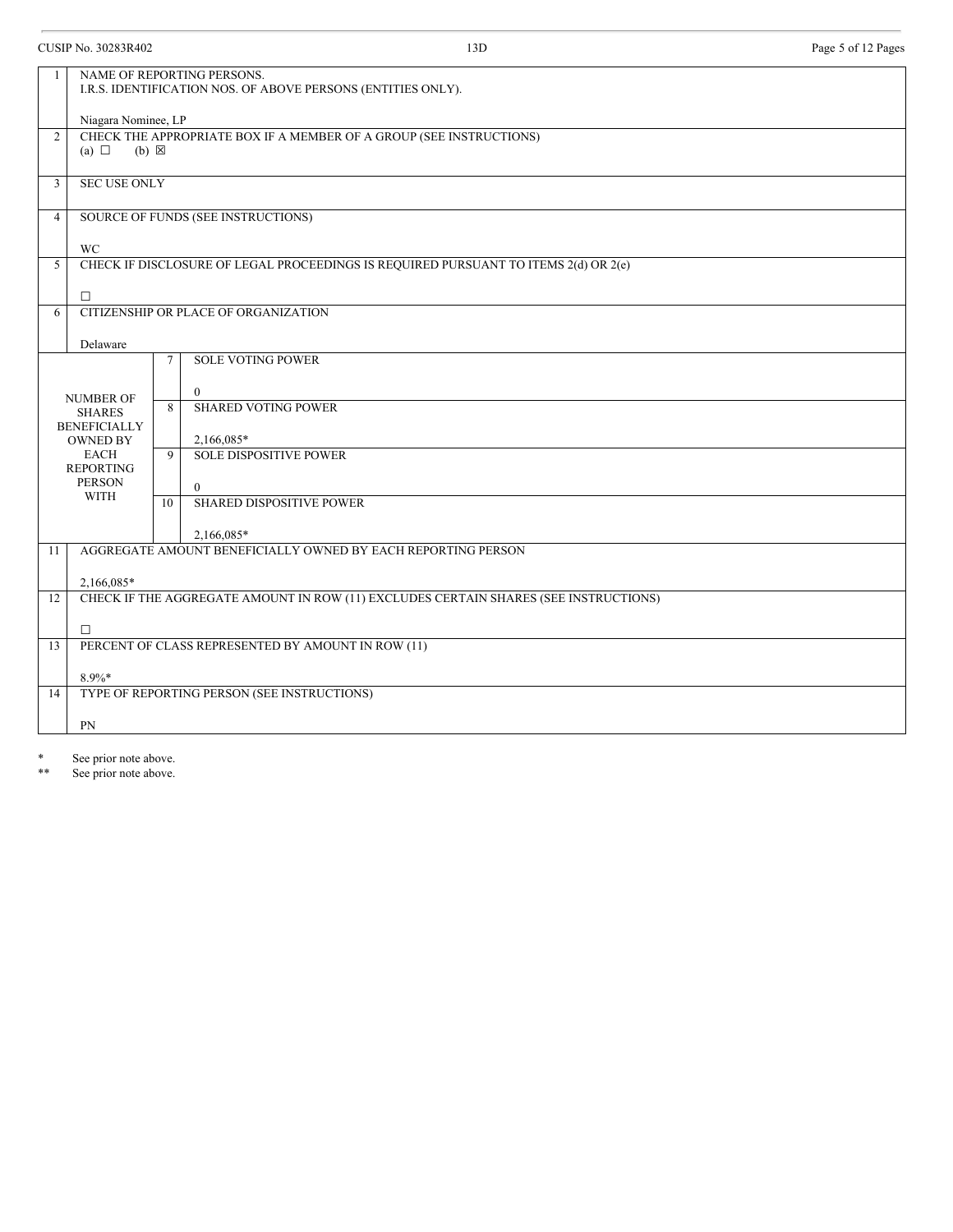| <b>CUSIP No. 30283R402</b> |                                        |             | 13D                                                                                        | Page 6 of 12 Pages |
|----------------------------|----------------------------------------|-------------|--------------------------------------------------------------------------------------------|--------------------|
|                            |                                        |             | NAME OF REPORTING PERSONS.<br>I.R.S. IDENTIFICATION NOS. OF ABOVE PERSONS (ENTITIES ONLY). |                    |
|                            | Lateral Credit Opportunities, LLC      |             |                                                                                            |                    |
| $\overline{2}$             | (a) $\Box$<br>$(b) \boxtimes$          |             | CHECK THE APPROPRIATE BOX IF A MEMBER OF A GROUP (SEE INSTRUCTIONS)                        |                    |
| 3                          | <b>SEC USE ONLY</b>                    |             |                                                                                            |                    |
| $\overline{4}$             |                                        |             | SOURCE OF FUNDS (SEE INSTRUCTIONS)                                                         |                    |
|                            |                                        |             | OO (Shares were issued pursuant to the Credit Agreement, as further described in Item 3.)  |                    |
| 5                          |                                        |             | CHECK IF DISCLOSURE OF LEGAL PROCEEDINGS IS REQUIRED PURSUANT TO ITEMS 2(d) OR 2(e)        |                    |
|                            | $\Box$                                 |             |                                                                                            |                    |
| 6                          |                                        |             | CITIZENSHIP OR PLACE OF ORGANIZATION                                                       |                    |
|                            | Delaware                               |             |                                                                                            |                    |
|                            |                                        | $\tau$      | <b>SOLE VOTING POWER</b>                                                                   |                    |
|                            |                                        |             | $\mathbf{0}$                                                                               |                    |
|                            | <b>NUMBER OF</b><br><b>SHARES</b>      | 8           | <b>SHARED VOTING POWER</b>                                                                 |                    |
|                            | <b>BENEFICIALLY</b><br><b>OWNED BY</b> |             | 3,908,440*                                                                                 |                    |
|                            | <b>EACH</b>                            | $\mathbf Q$ | <b>SOLE DISPOSITIVE POWER</b>                                                              |                    |
|                            | <b>REPORTING</b><br><b>PERSON</b>      |             | $\mathbf{0}$                                                                               |                    |
|                            | <b>WITH</b>                            | 10          | SHARED DISPOSITIVE POWER                                                                   |                    |
|                            |                                        |             | 3,908,440*                                                                                 |                    |
| 11                         |                                        |             | AGGREGATE AMOUNT BENEFICIALLY OWNED BY EACH REPORTING PERSON                               |                    |
|                            | 3,908,440*                             |             |                                                                                            |                    |
| 12                         |                                        |             | CHECK IF THE AGGREGATE AMOUNT IN ROW (11) EXCLUDES CERTAIN SHARES (SEE INSTRUCTIONS)       |                    |
|                            | $\Box$                                 |             |                                                                                            |                    |
| 13                         |                                        |             | PERCENT OF CLASS REPRESENTED BY AMOUNT IN ROW (11)                                         |                    |
|                            | $16.0\%**$                             |             |                                                                                            |                    |
| 14                         |                                        |             | TYPE OF REPORTING PERSON (SEE INSTRUCTIONS)                                                |                    |
| $_{\rm OO}$                |                                        |             |                                                                                            |                    |
|                            |                                        |             |                                                                                            |                    |

\* See prior note above.<br>\*\* See prior note above.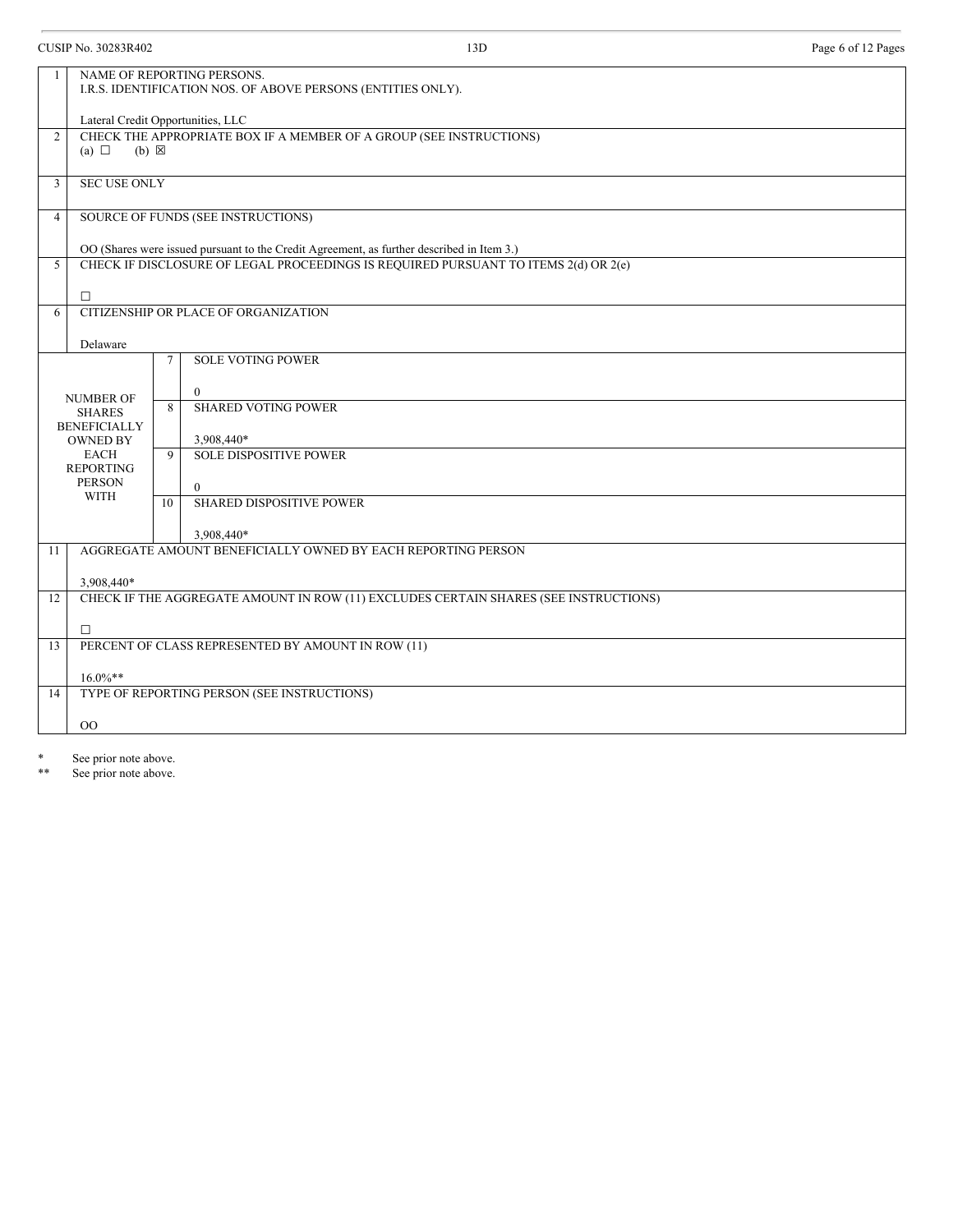CUSIP No. 30283R402 13D Page 7 of 12 Pages 1 NAME OF REPORTING PERSONS. I.R.S. IDENTIFICATION NOS. OF ABOVE PERSONS (ENTITIES ONLY). Dhamitha Richard de Silva 2 CHECK THE APPROPRIATE BOX IF A MEMBER OF A GROUP (SEE INSTRUCTIONS) (a)  $\Box$ (b)  $\Box$ 3 SEC USE ONLY 4 SOURCE OF FUNDS (SEE INSTRUCTIONS) OO (Shares were issued pursuant to the Credit Agreement, as further described in Item 3.) 5 CHECK IF DISCLOSURE OF LEGAL PROCEEDINGS IS REQUIRED PURSUANT TO ITEMS 2(d) OR 2(e)  $\Box$ 6 CITIZENSHIP OR PLACE OF ORGANIZATION USA NUMBER OF SHARES BENEFICIALLY OWNED BY EACH REPORTING PERSON WITH 7 SOLE VOTING POWER 0 8 SHARED VOTING POWER 7,121,042\* 9 SOLE DISPOSITIVE POWER 0 10 SHARED DISPOSITIVE POWER 7,121,042\* 11 AGGREGATE AMOUNT BENEFICIALLY OWNED BY EACH REPORTING PERSON 7,121,042\* 12 CHECK IF THE AGGREGATE AMOUNT IN ROW (11) EXCLUDES CERTAIN SHARES (SEE INSTRUCTIONS) ☐ 13 PERCENT OF CLASS REPRESENTED BY AMOUNT IN ROW (11) 29.2%\*\* 14 TYPE OF REPORTING PERSON (SEE INSTRUCTIONS) IN

\* See prior note above.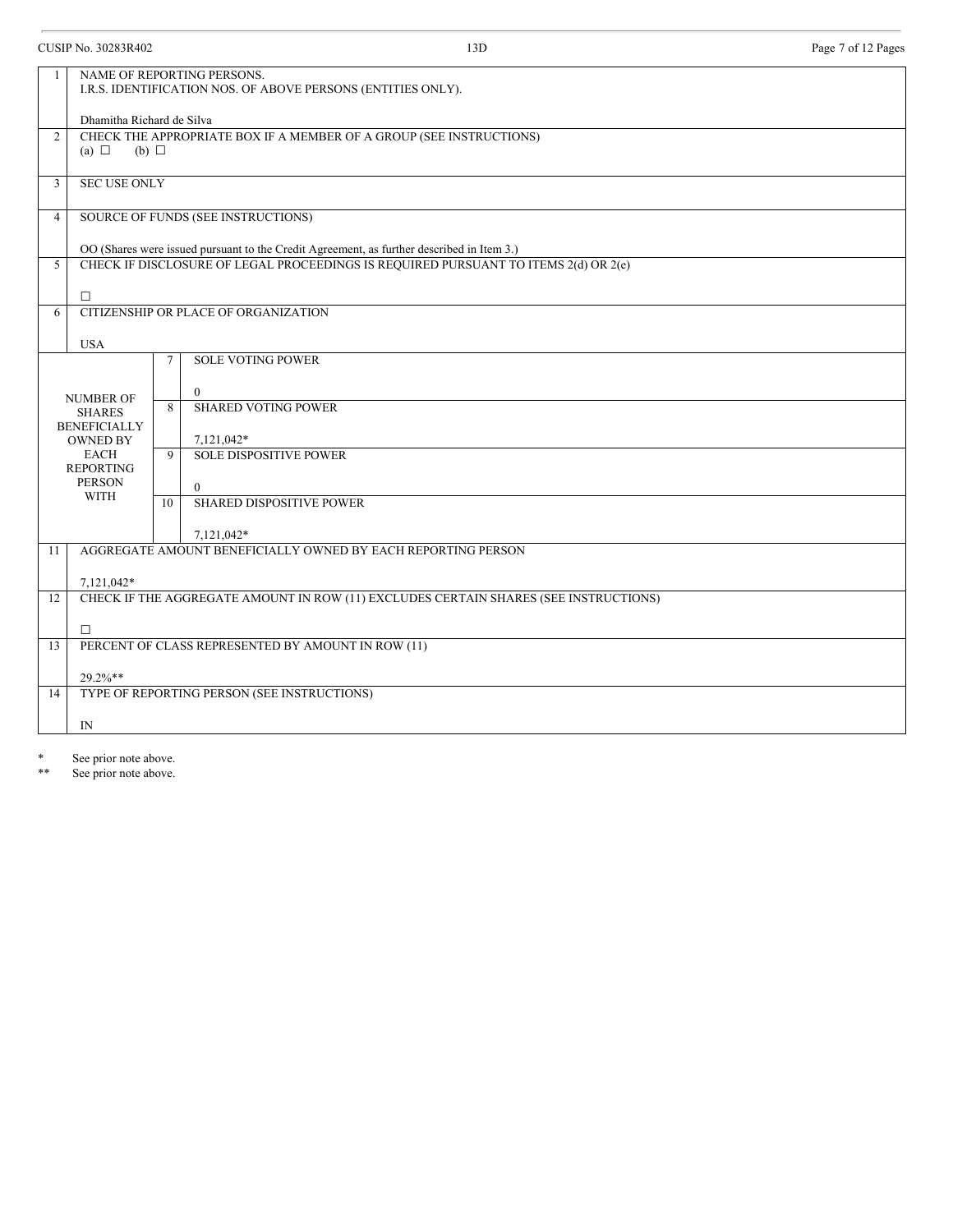| $\mathbf{1}$   | NAME OF REPORTING PERSONS.<br>I.R.S. IDENTIFICATION NOS. OF ABOVE PERSONS (ENTITIES ONLY). |             |                                                                                                                                                                                  |  |
|----------------|--------------------------------------------------------------------------------------------|-------------|----------------------------------------------------------------------------------------------------------------------------------------------------------------------------------|--|
|                | Patrick Feeney                                                                             |             |                                                                                                                                                                                  |  |
| 2              |                                                                                            |             | CHECK THE APPROPRIATE BOX IF A MEMBER OF A GROUP (SEE INSTRUCTIONS)                                                                                                              |  |
|                | (a) $\Box$<br>$(b)$ $\square$                                                              |             |                                                                                                                                                                                  |  |
| 3              | <b>SEC USE ONLY</b>                                                                        |             |                                                                                                                                                                                  |  |
| $\overline{4}$ |                                                                                            |             | SOURCE OF FUNDS (SEE INSTRUCTIONS)                                                                                                                                               |  |
|                |                                                                                            |             |                                                                                                                                                                                  |  |
| 5              |                                                                                            |             | OO (Shares were issued pursuant to the Credit Agreement, as further described in Item 3.)<br>CHECK IF DISCLOSURE OF LEGAL PROCEEDINGS IS REQUIRED PURSUANT TO ITEMS 2(d) OR 2(e) |  |
|                |                                                                                            |             |                                                                                                                                                                                  |  |
|                | $\Box$                                                                                     |             |                                                                                                                                                                                  |  |
| 6              |                                                                                            |             | CITIZENSHIP OR PLACE OF ORGANIZATION                                                                                                                                             |  |
|                | <b>USA</b>                                                                                 |             |                                                                                                                                                                                  |  |
|                |                                                                                            | 7           | <b>SOLE VOTING POWER</b>                                                                                                                                                         |  |
|                |                                                                                            |             | $\mathbf{0}$                                                                                                                                                                     |  |
|                | <b>NUMBER OF</b><br><b>SHARES</b>                                                          | 8           | <b>SHARED VOTING POWER</b>                                                                                                                                                       |  |
|                | <b>BENEFICIALLY</b>                                                                        |             |                                                                                                                                                                                  |  |
|                | <b>OWNED BY</b>                                                                            |             | 7,121,042*                                                                                                                                                                       |  |
|                | <b>EACH</b><br><b>REPORTING</b>                                                            | $\mathbf Q$ | <b>SOLE DISPOSITIVE POWER</b>                                                                                                                                                    |  |
|                | <b>PERSON</b>                                                                              |             | $\theta$                                                                                                                                                                         |  |
|                | <b>WITH</b>                                                                                | 10          | <b>SHARED DISPOSITIVE POWER</b>                                                                                                                                                  |  |
|                |                                                                                            |             |                                                                                                                                                                                  |  |
|                |                                                                                            |             | 7,121,042*<br>AGGREGATE AMOUNT BENEFICIALLY OWNED BY EACH REPORTING PERSON                                                                                                       |  |
| 11             |                                                                                            |             |                                                                                                                                                                                  |  |
|                | 7,121,042*                                                                                 |             |                                                                                                                                                                                  |  |
| 12             | CHECK IF THE AGGREGATE AMOUNT IN ROW (11) EXCLUDES CERTAIN SHARES (SEE INSTRUCTIONS)       |             |                                                                                                                                                                                  |  |
|                | $\Box$                                                                                     |             |                                                                                                                                                                                  |  |
| 13             |                                                                                            |             | PERCENT OF CLASS REPRESENTED BY AMOUNT IN ROW (11)                                                                                                                               |  |
|                |                                                                                            |             |                                                                                                                                                                                  |  |
| 14             | 29.2%**                                                                                    |             | TYPE OF REPORTING PERSON (SEE INSTRUCTIONS)                                                                                                                                      |  |
|                |                                                                                            |             |                                                                                                                                                                                  |  |
|                | IN                                                                                         |             |                                                                                                                                                                                  |  |
|                |                                                                                            |             |                                                                                                                                                                                  |  |

\* See prior note above.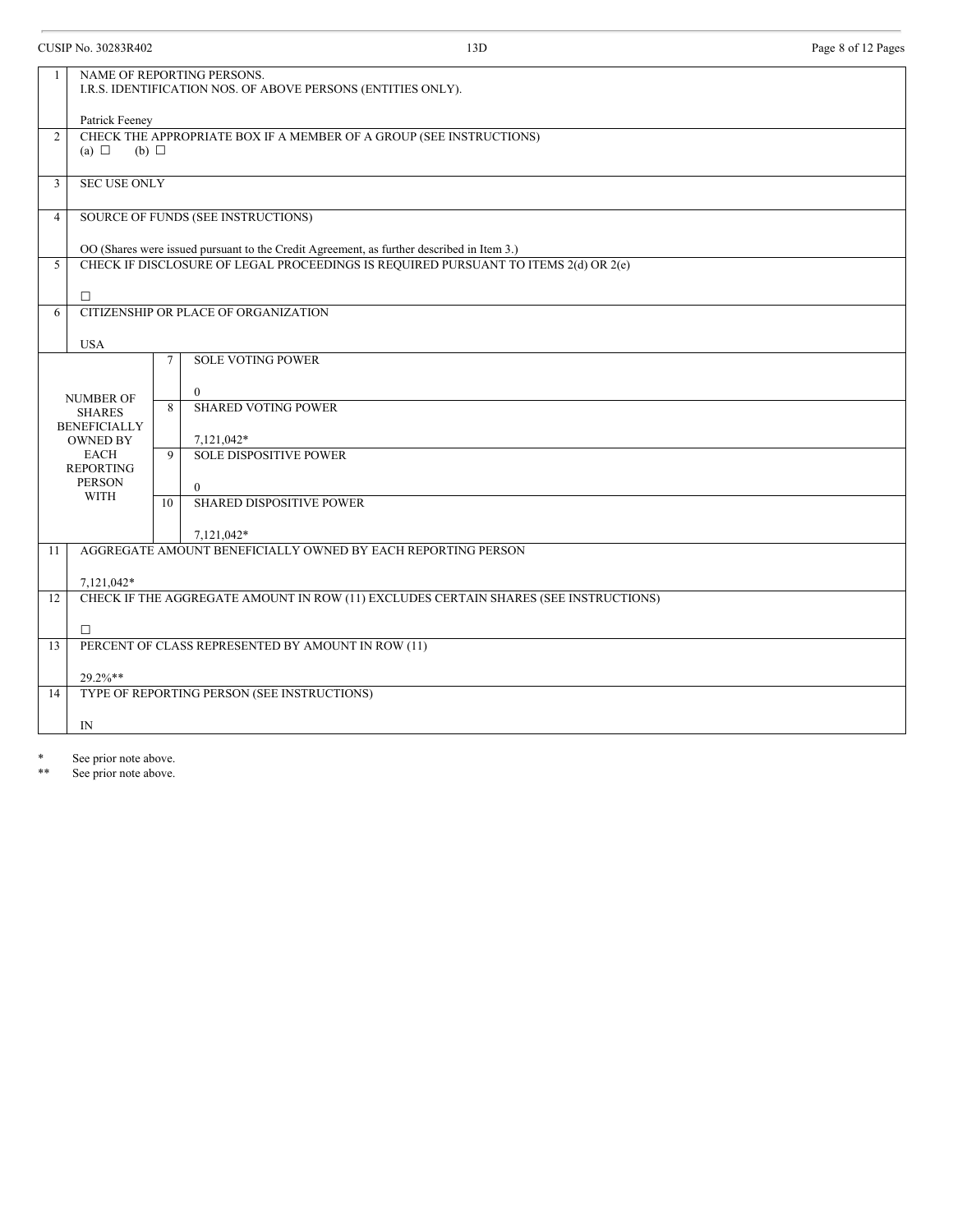#### **Introduction**

This Amendment No. 5 ("**Amendment No. 5**") amends and supplements the statement on Schedule 13D initially filed on May 15, 2017 (the "**Original 13D**") as subsequently amended on November 14, 2017, December 12, 2017, December 18, 2018, and February 12, 2019. This Amendment No. 5 relates to shares of Common Stock, par value \$0.001 per share ("**Common Stock**"), of FTE Networks, Inc., a Nevada corporation (the "**Issuer**"). Each Item below amends and supplements the information disclosed under the corresponding Item of the Original 13D. Except as specifically provided herein, this Amendment No. 5 does not modify any of the information previously reported in the Original 13D. Unless otherwise indicated herein, capitalized terms used but not defined in this Amendment No. 5 shall have the same meanings herein as are ascribed to such terms in the Original 13D.

#### **Item 2. Identity and Background.**

#### *Item 2 is amended and restated in its entirety as follows:*

This Schedule 13D is being filed by Lateral Investment Management, LLC, a Delaware limited liability company ("**Lateral Management**"), Lateral FTE Feeder LLC, a Delaware limited liability company ("**Lateral FTE**"), Lateral U.S. Credit Opportunities Fund, L.P., a Delaware limited partnership ("**Lateral Fund**"), Niagara Nominee, LP, a Delaware limited partnership ("**Niagara**"), Lateral Credit Opportunities, LLC, a Delaware limited liability company ("**Lateral GP**"), Dhamitha Richard de Silva, an individual ("**De Silva**"), and Patrick Feeney, an individual ("**Feeney**"). Lateral Management, Lateral FTE, Lateral Fund, Niagara, Lateral GP, De Silva and Feeney are together referred to herein as "**Reporting Persons**," and each of them are individually referred to herein as a "**Reporting Person**." Lateral Management is the sole manager of Lateral FTE and has a management agreement with Lateral Fund. Lateral GP is the sole general partner of Lateral Fund. De Silva and Feeney are the sole managers of Lateral Management and Lateral GP. Niagara and the other Reporting Persons have agreed to act in concert with respect to the Common Stock and agree to be treated as a group for Schedule 13D filing purposes.

Lateral FTE owns 350,539 shares of the Issuer's Common Stock and does not own any shares of the Issuer's Common Stock underlying warrants. Lateral Fund owns 3,146,690 shares of the Issuer's Common Stock and an additional 2,470,220 shares of the Issuer's Common Stock underlying warrants with an exercise price of \$3.00 per share (subject to adjustment as described below), and an additional 761,750 shares of the Issuer's Common Stock underlying warrants which are out of the money; Niagara owns 2,166,085 shares of the Issuer's Common Stock and does not own any shares of the Issuer's Common Stock underlying warrants. Other funds managed by Lateral Management own 695,978 shares of the Issuer's common stock and an additional 703,510 shares of the Issuer's Common Stock underlying warrants with an exercise price of \$3.00 per share (subject to adjustment as described below).

Due to its relationship with Lateral FTE and Lateral Fund, Lateral Management may be deemed to have shared voting and investment power with respect to the shares owned by Lateral FTE and Lateral Fund. Lateral Management, however, disclaims beneficial ownership of such shares.

Due to its relationship with Lateral Fund, Lateral GP may be deemed to have shared voting and investment power with respect to the shares owned by Lateral Fund. Lateral GP, however, disclaims beneficial ownership of such shares.

Due to their relationships with Lateral Management and Lateral GP, De Silva and Feeney may be deemed to have shared voting and investment power with respect to the shares owned by Lateral Fund and Lateral FTE. De Silva and Feeney, however, disclaim beneficial ownership of such shares.

Due to the group status agreed to between the parties, Lateral Management, Lateral FTE, Lateral Fund, Lateral GP, De Silva and Feeney may be deemed to have beneficial ownership of the shares owned by Niagara, however each party disclaims beneficial ownership of such shares.

The percentages used herein are based on an aggregate total of 24,390,743 shares of Common Stock outstanding, comprised of 20,455,262 shares of Common Stock issued and outstanding as of July 2, 2019, as confirmed by the Issuer on July 9, 2019, plus 3,935,481 shares of Common Stock underlying warrants held by the Reporting Persons (all on a post-Reverse Stock Split basis).

Each Reporting Person that is an entity is organized under the state of Delaware. Each Reporting Person that is an individual is a U.S. citizen. The principal business of each Reporting Person is to engage in the business of investing in securities and other investment opportunities. The principal business address of each Reporting Person is 400 South El Camino Real, Suite 1100, San Mateo, CA 94402.

During the period beginning five years prior to the Event Date, none of the Reporting Persons or any of the natural persons described in this Item 2 has been (i) convicted in a criminal proceeding (excluding traffic violations or similar misdemeanors) or (ii) a party to a civil proceeding of a judicial or administrative body of competent jurisdiction and, as a result of such proceeding, is or was subject to a judgment, decree or final order enjoining future violations of, or prohibiting or mandating activities subject to, federal or state securities laws or finding any violation with respect to such laws.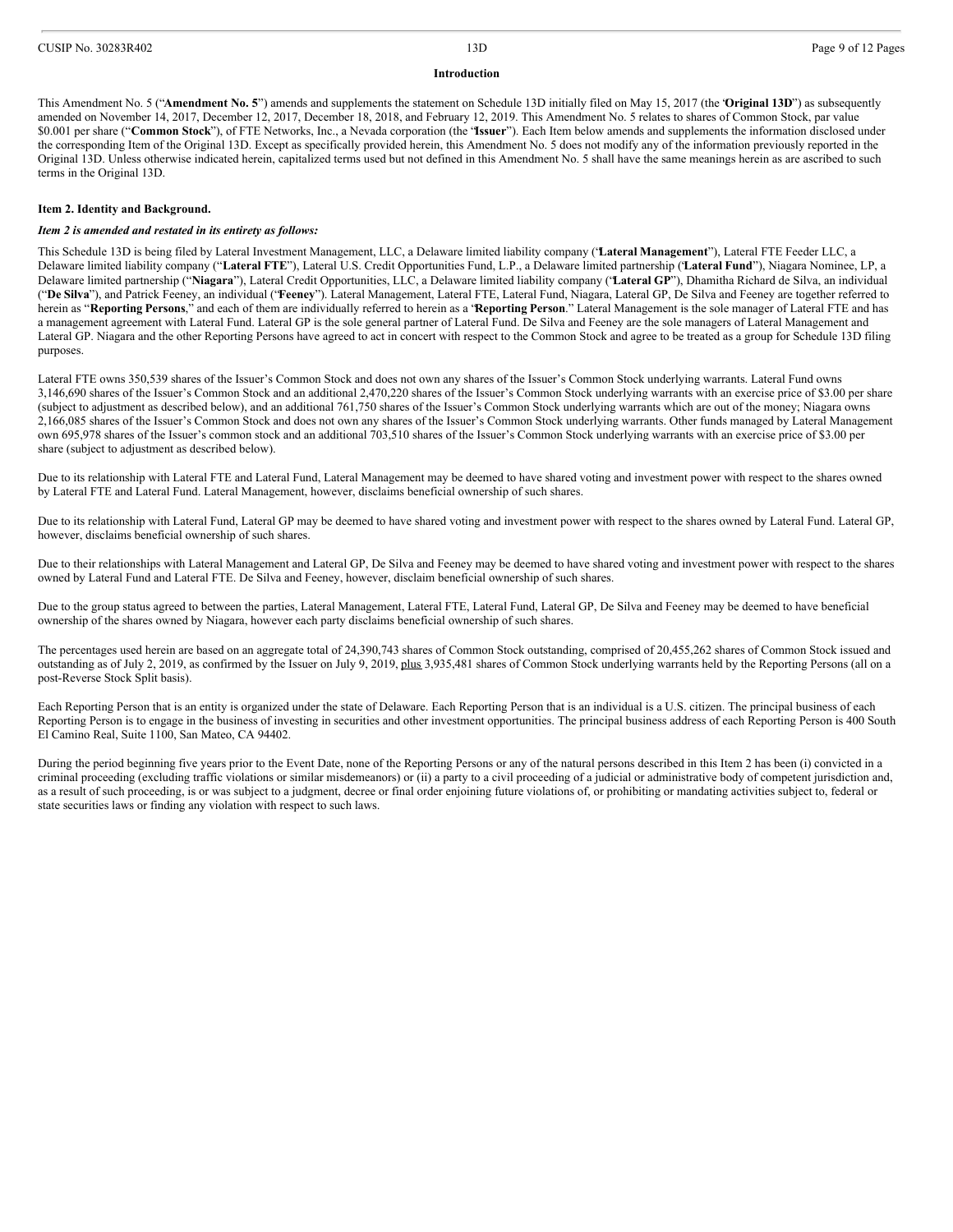#### **Item 3. Source and Amount of Funds or Other Consideration.**

#### *Item 3 is amended by adding the following at the end thereof:*

On July 2, 2019, Lateral Fund received 1,049,285 shares of Common Stock from the Issuer and an additional 2,470,220 shares of the Issuer's Common Stock underlying warrants with an exercise price of \$3.00 per share (subject to adjustment as described below); other funds managed by Lateral Management received 450,715 shares of Common Stock from the Issuer and an additional 703,510 shares of the Issuer's Common Stock underlying warrants with an exercise price of \$3.00 per share (subject to adjustment as described below); and Niagara received 505,724 shares of Common Stock from the Issuer; in each case, in connection with the extension of additional credit under the Credit Agreement, as described below.

#### **Item 5. Interest in Securities of the Issuer.**

#### *Item 5 is amended and restated in its entirety as follows:*

(a)

As of July 2, 2019, the Reporting Persons beneficially own in the aggregate 7,121,042 shares of Common Stock, representing approximately 29.2% of the outstanding shares of Common Stock (based on an aggregate total of 24,390,743 shares of Common Stock outstanding, comprised of 20,455,262 shares of Common Stock issued and outstanding as of July 2, 2019, as confirmed by the Issuer on July 9, 2019, plus 3,935,481 shares of Common Stock underlying warrants held by the Reporting Persons (all on a post-Reverse Stock Split basis).

Lateral Fund is the record owner of a portion of the shares of Common Stock referred to above. Lateral GP is the sole general partner of Lateral Fund. Due to its relationship with Lateral Fund, Lateral GP may be deemed to have shared voting and investment power with respect to the Common Stock owned by Lateral Fund. Lateral GP, however, disclaims beneficial ownership of such shares. Lateral Management has a management agreement with Lateral Fund. Due to its relationship with Lateral Fund, Lateral Management may be deemed to have shared voting and investment power with respect to the Common Stock owned by Lateral Fund. Lateral Management, however, disclaims beneficial ownership of such shares. De Silva and Feeney are the sole managers of Lateral Management and Lateral GP. Due to their relationships with Lateral Management and Lateral GP, De Silva and Feeney may be deemed to have shared voting and investment power with respect to the Common Stock owned by Lateral Fund. De Silva and Feeney, however, disclaim beneficial ownership of such shares.

Niagara and the other Reporting Persons have agreed to act in concert with respect to the Common Stock and agree to be treated as a group for Schedule 13D filing purposes. Due to the group status agreed to between the parties, Lateral Management, Lateral FTE, Lateral Fund, Lateral GP, De Silva and Feeney may be deemed to have beneficial ownership of the shares owned by Niagara, however each party disclaims beneficial ownership of such shares.

Lateral FTE is the record owner of a portion of shares of the Common Stock referred to above. Lateral Management is the sole manager of Lateral FTE. Due to its relationship with Lateral FTE, Lateral Management may be deemed to have shared voting and investment power with respect to the Common Stock owned by Lateral FTE. Lateral Management, however, disclaims beneficial ownership of such shares. De Silva and Feeney are the sole managers of Lateral Management. Due to their relationships with Lateral Management, De Silva and Feeney may be deemed to have shared voting and investment power with respect to the Common Stock owned by Lateral FTE. De Silva and Feeney, however, disclaim beneficial ownership of such shares.

(b)

|                                              | Number of          | Number of     |                     |                     |
|----------------------------------------------|--------------------|---------------|---------------------|---------------------|
|                                              | <b>Shares</b>      | <b>Shares</b> | Aggregate           |                     |
|                                              | with               | with          | Number              | Percentage          |
|                                              | Shared             | Shared        | of Shares           | of Class            |
|                                              | <b>Dispositive</b> | Voting        | <b>Beneficially</b> | <b>Beneficially</b> |
| <b>Reporting Persons</b>                     | Power              | Power         | Owned               | Owned*              |
| Lateral Investment Management, LLC           | 7,121,042          | 7,121,042     | 7,121,042           | $29.2\%$            |
| Lateral FTE Feeder, LLC                      | 350,539            | 350,539       | 350.539             | $1.4\%$             |
| Lateral U.S. Credit Opportunities Fund, L.P. | 3,908,440          | 3,908,440     | 3,908,440           | $16.0\%$            |
| Niagara Nominee, LP                          | 2,166,085          | 2,166,085     | 2,166,085           | $8.9\%$             |
| Lateral Credit Opportunities, LLC            | 3,908,440          | 3,908,440     | 3,908,440           | $16.0\%$            |
| Dhamitha Richard de Silva                    | 7.121.042          | 7.121.042     | 7.121.042           | 29.2%               |
| <b>Patrick Feenev</b>                        | 7.121.042          | 7.121.042     | 7,121,042           | $29.2\%$            |

Based on an aggregate total of 24,390,743 shares of Common Stock outstanding, comprised of 20,455,262 shares of Common Stock issued and outstanding as of July 2, 2019, as confirmed by the Issuer on July 9, 2019, plus 3,935,481 shares of Common Stock underlying warrants held by the Reporting Persons (all on a post-Reverse Stock Split basis).

Except as described in Item 3, no transactions in shares of Common Stock or preferred shares convertible into shares of Common Stock have been effected during the past 60 days by the Reporting Persons.

(c) Not applicable.

(d) Not applicable.

(e) Not applicable.

#### **Item 6. Contracts, Arrangements, Undertakings or Relationships with Respect to Securities of the Issuer.**

#### *Item 6 is amended by adding the following at the end thereof:*

On July 2, 2019, the Issuer completed its previously announced debt restructuring by entering into an amended and restated Credit Agreement (the "Credit Agreement Amendment") by and among the Issuer and its subsidiaries, Lateral Juscom, and the Reporting Persons, and by amending and restating its Series A convertible notes (the "Series A Notes") and Series B promissory notes (the "Series B Notes") issued to Fred Sacramone and Brian McMahon (together, the "Benchmark Sellers") and a super-senior bridge loan note (the "Bridge Note," and together with the Series A Notes and the Series B Notes, the "Notes") issued to Mr. Sacramone.

#### *Credit Agreement Amendment Summary*

Pursuant to the Credit Agreement Amendment, terms of the \$12.9 million super-senior bridge loan (the "Lateral Bridge Loan") were amended to extend the maturity to September 30, 2020, to amend the interest rate to 12% per annum payable in cash, to add a 4% extension fee to the principal amount (subject to reduction) and to provide for monthly amortization payments based on available cash flow. In addition, the terms of the \$37.9 million senior debt were amended to extend the maturity to April 30, 2021, amend the interest rate to 12% per annum payable in cash, to add a 4% extension fee to the principal amount thereof (subject to reduction) and to include monthly amortization payments based on available cash flow.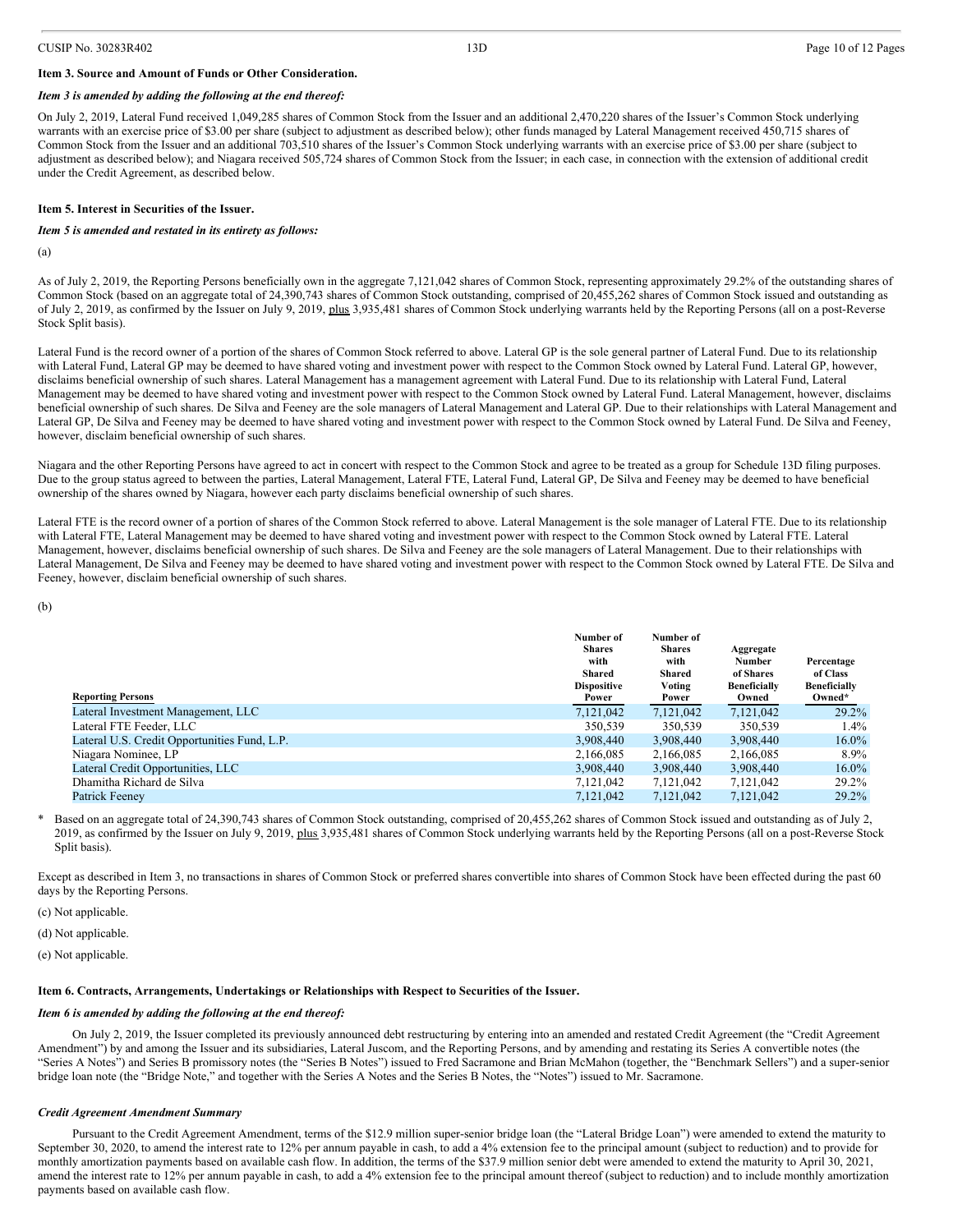As consideration for the Credit Agreement Amendment, the Reporting Entities received 1,500,000 shares of the Issuer's Common Stock and warrants exercisable to purchase 3,173,731 shares of the Company's common stock (collectively, the "Lender Securities") with an initial exercise price of \$3.00 per share. Pursuant to the terms of the warrants, in the event the Lateral Bridge Loan has not been paid by the Issuer by October 31, 2019, the exercise per share of half of the warrants shall be automatically reset to \$0.01 and in the event the Lateral Bridge Loan has not been paid by the Issuer by December 31, 2019, the exercise per share of the other half of the warrants shall be automatically reset to \$0.01. The Issuer also agreed that on December 31, 2019, the aggregate number of shares of the Issuer's common stock issuable upon exercise of the warrants will be automatically adjusted on December 31, 2019 such that that the Reporting Persons will beneficially own, in the aggregate, inclusive of all shares of common stock previously issued, 25% of the outstanding shares of the Issuer's common stock on a fully-diluted basis, subject to certain exceptions.

#### *Registration Rights Agreement*

As additional consideration for the Credit Agreement Amendment, the Reporting Persons entered into a registration rights agreement with the Issuer (the "Registration Rights Agreement") whereby the Issuer agreed to customary terms for the registration of the common stock issued to the Reporting Persons.

#### *Investor Rights Agreement*

The Reporting Persons and the Issuer also entered into an investor rights agreement (the "Investor Rights Agreement") whereby the Issuer agreed that within sixty days of its execution, the Issuer shall set the number of directors on its Board of Directors at seven and the Reporting Persons shall be entitled to nominate one of such seven directors.

The foregoing descriptions of the Credit Agreement Amendment, form of Warrant, Registration Rights Agreement and Investor Rights Agreement does not purport to be complete and are qualified in its entirety by reference to the full text of the same, copies of which are filed herewith as Exhibits 99.1, 99.2, 99.3 and 99.4, respectively.

| Exhibit<br><b>No.</b> | <b>Description</b>                                                                                                                                                                   |
|-----------------------|--------------------------------------------------------------------------------------------------------------------------------------------------------------------------------------|
| 99.1                  | Form of Warrant (incorporated by reference to Exhibit 4.1 to the Issuer's Form8-K filed by the Issuer with the Securities and Exchange Commission on July 2,<br>2019)                |
| 99.2                  | Credit Agreement Amendment (incorporated by reference to Exhibit 10.1 to the Issuer's Form8-K filed by the Issuer with the Securities and Exchange<br>Commission on July 2, 2019)    |
| 99.3                  | Registration Rights Agreement (incorporated by reference to Exhibit 10.2 to the Issuer's Form8-K filed by the Issuer with the Securities and Exchange<br>Commission on July 2, 2019) |
| 99.4                  | Investor Rights Agreement (incorporated by reference to Exhibit 10.3 to the Issuer's Form8-K filed by the Issuer with the Securities and Exchange Commission on<br>July 2, 2019)     |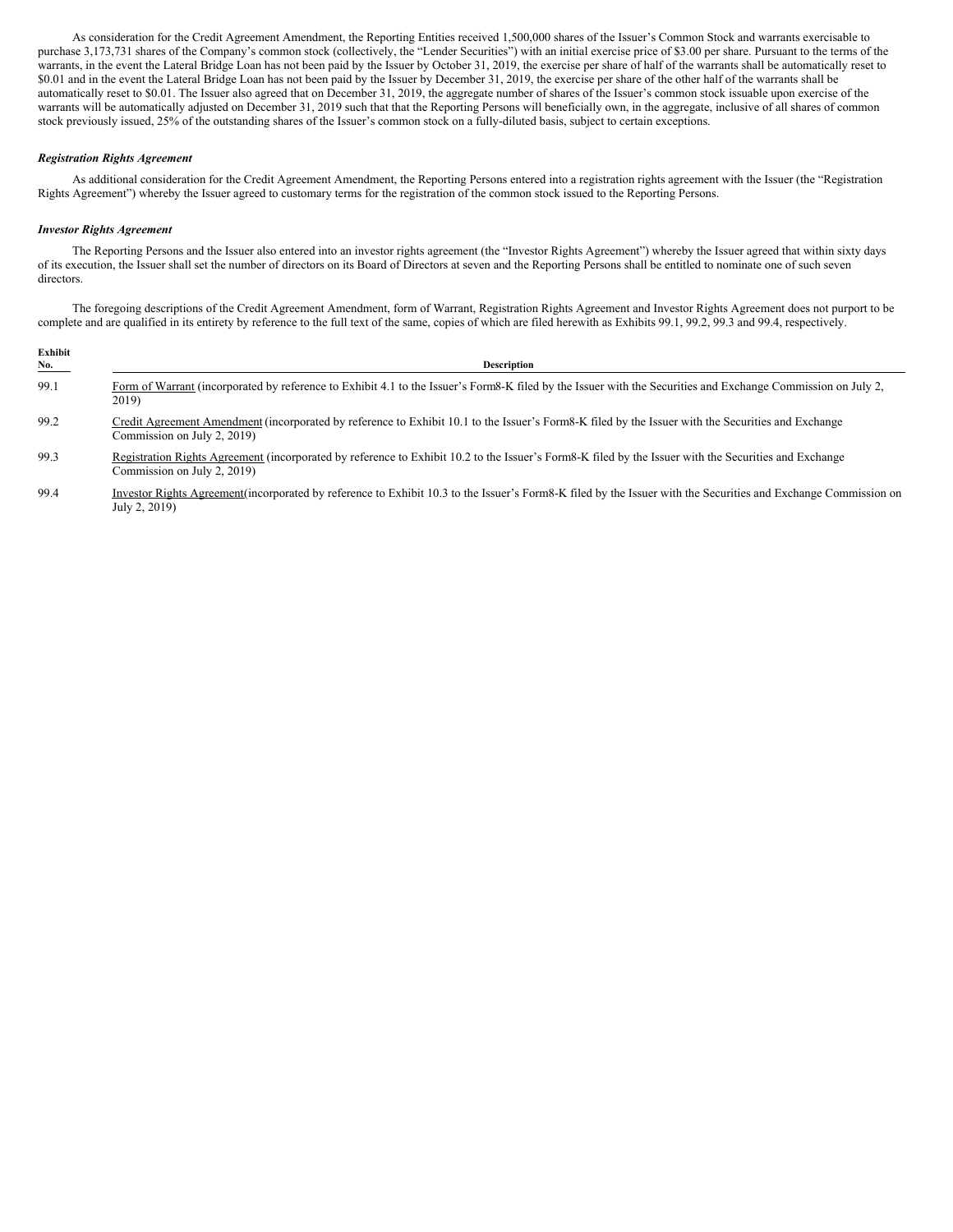#### **SIGNATURES**

After reasonable inquiry and to the best of their knowledge and belief, each of the undersigned certifies that the information set forth in this statement is true, complete and correct.

Dated: July 11, 2019 **Lateral Investment Management, LLC**

| By:    | /s/ Dhamitha Richard de Silva |
|--------|-------------------------------|
| Name:  | Dhamitha Richard de Silva     |
| Title: | Manager                       |

#### **Lateral FTE Feeder, LLC**

By: Lateral Investment Management, LLC Its: Manager

By: /s/ Dhamitha Richard de Silva Name: Dhamitha Richard de Silva<br>Title: Manager Manager

#### **Lateral U.S. Credit Opportunities Fund, L.P.**

| By:  | <b>Lateral Credit Opportunities, LLC</b> |
|------|------------------------------------------|
| Its: | General Partner                          |

By: /s/ Dhamitha Richard de Silva Name: Dhamitha Richard de Silva Title: Manager

#### **Lateral Credit Opportunities, LLC**

| By:    | /s/ Dhamitha Richard de Silva |
|--------|-------------------------------|
| Name:  | Dhamitha Richard de Silva     |
| Title: | Manager                       |

#### **Niagara Nominee, LP**

| By:    | /s/ Dhamitha Richard de Silva |
|--------|-------------------------------|
| Name:  | Dhamitha Richard de Silva     |
| Title: | Manager                       |

#### **Dhamitha Richard de Silva**

/s/ Dhamitha Richard de Silva Dhamitha Richard de Silva

#### **Patrick Feeney**

/s/ Patrick Feeney Patrick Feeney